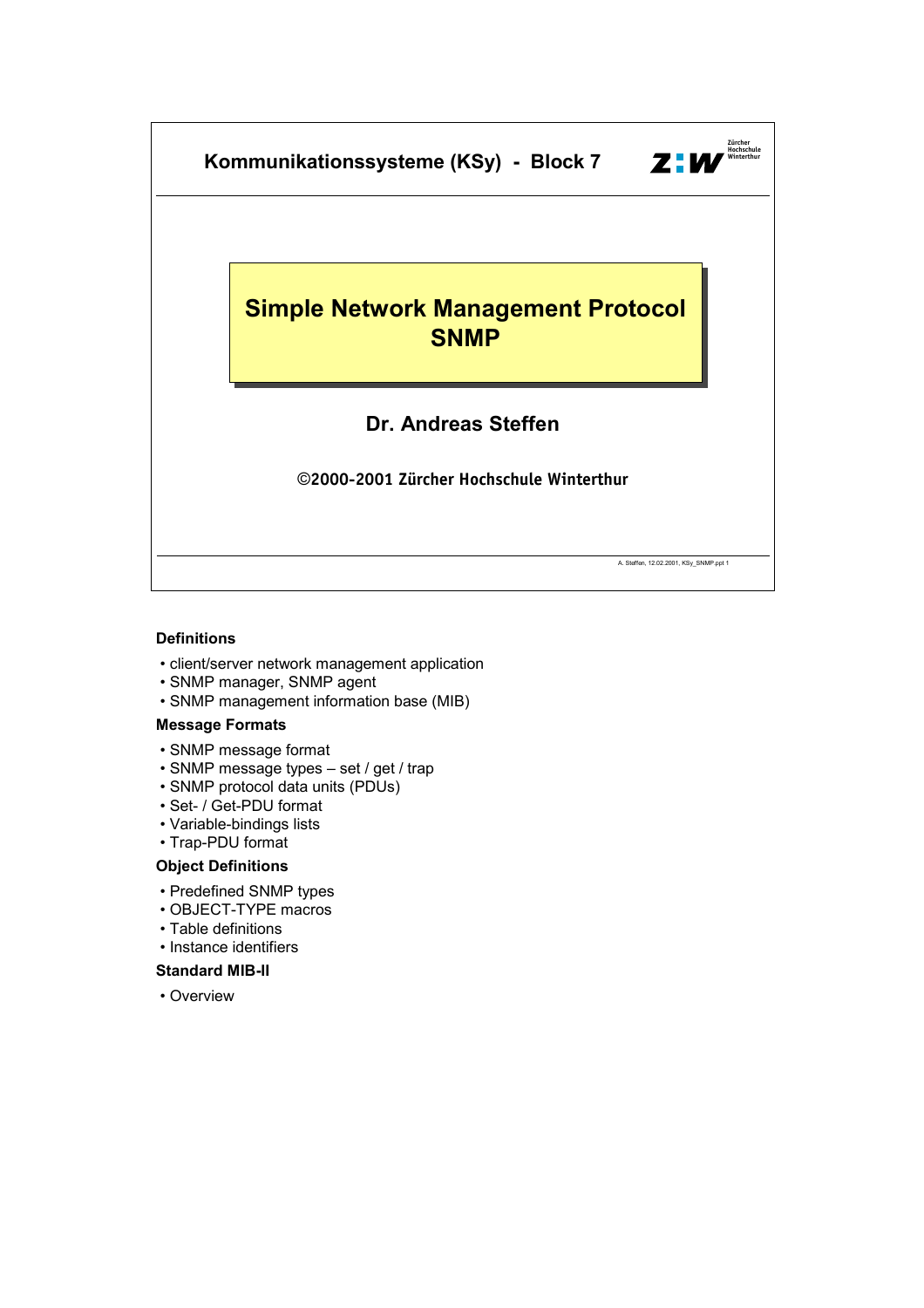

# **Simple Network Management Protocol (SNMP)**

- SNMP is a communication protocol that has gained widespread acceptance since 1993 as a method of managing IP-based networks, including individual network devices. SNMP was developed by the IETF (Internet Engineering Task Force), and is applicable to any IP network, as well as other types of networks.
- SNMP defines a **client/server** relationship. The client program (called the **SNMP manager**) makes connections to a server program (called the **SNMP agent**) which resides on a remote network device, and serves information to the network manager regarding the device's status. On an abstract level, SNMP can be seen as a service, a **management application** makes use of, to manage **distributed objects**.
- The SNMP manager maintains a central database (called the SNMP **Management Information Base** or **MIB**) that is fed by means of queries to the SNMP agents distributed throughout the network. A MIB consists of a standard set of statistical and control values defined by various IETF RFCs and can be extended with values specific to a particular agent through the use of private or "vendor" MIBs.

# **SNMP Messages**

• SNMP messages are transported using the unreliable UDP protocol. This has the advantage that control connections will not hang indefinitely when an SNMP agent becomes temporarily unavailable or goes off-line altogether. On the negative side messages can get lost, especially in the critical case when networks become congested and management information is most needed.

*Source: "An Introductory Overview of SNMP", diversified data resources, inc., Novato CA, http://www.ddri.com*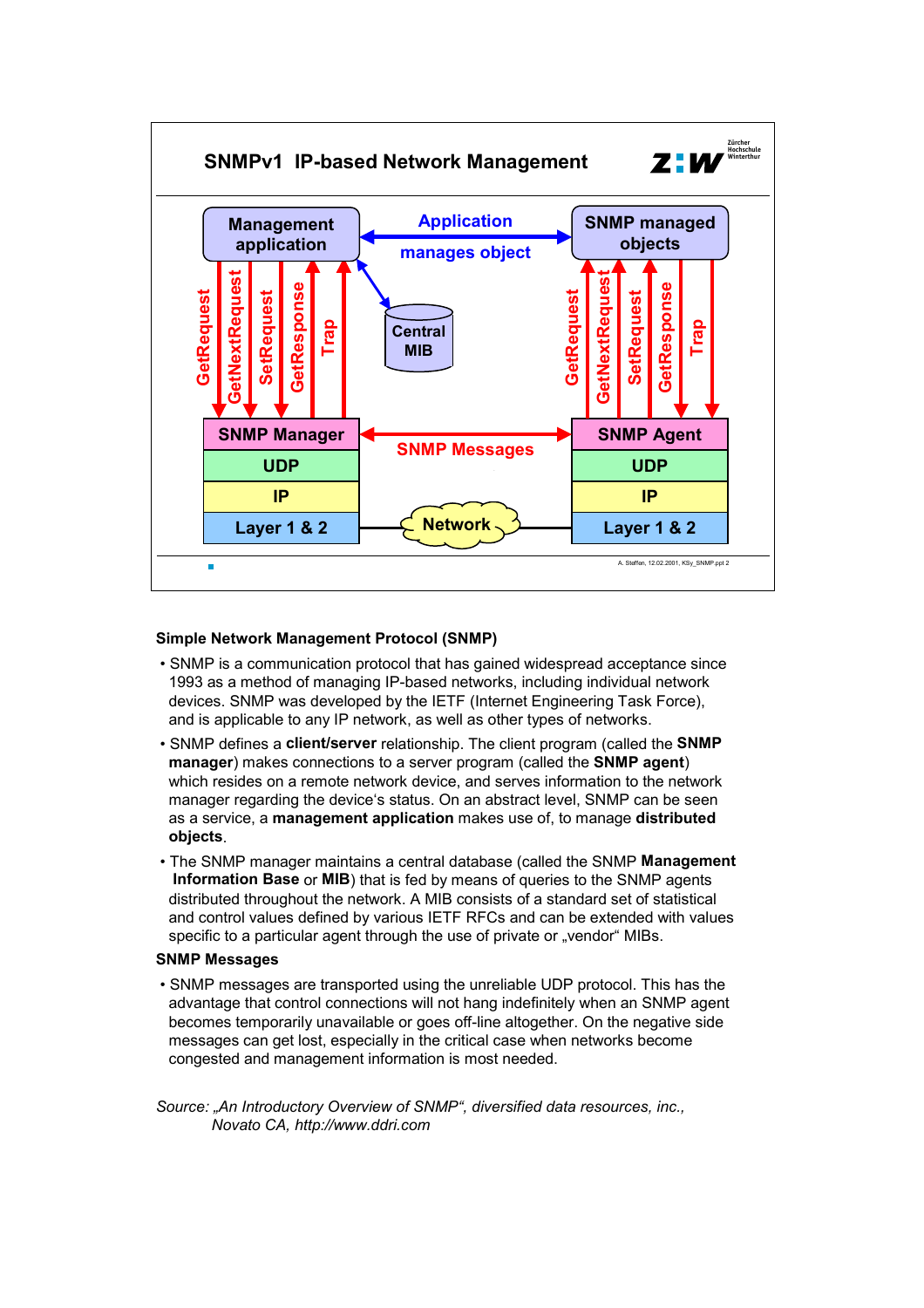

#### **SNMP Message Format**

• The SNMP message format is defined using the abstract syntax notation #1 (ASN.1) and encoded for transmission over UDP using the Basic Encoding Rules (BER).

#### **SNMP Message Fields**

- **version** SNMP exists in three versions: SNMPv1 and SNMPv2, both of which are concurrently used by SNMP managers depending on the capabilities of a particular SNMP agent. SNMPv3 introduced a certain number of security concepts (secure authentication / encryption) that had been neglected in the earlier versions. Due to its complexity and experimental status SNMPv3 is still not widely used.
- **community** The community name designates a management zone controlled by a SNMP management application. It is used primarily as a password, offering a rudimentary protection against unauthorized read/write access to SNMP information. The default values are "public" for get requests and "private" for set requests.
- **data** The data part consists of a **Protocol Data Unit** (**PDU**) whose format depends on the particular SNMP message to be sent.

#### **SNMP Message Types**

- **get-request** requests the current values of one or several objects
- **get-next-request** fetches the next object in lexigraphical order and is used to traverse MIB tree structures and/or MIB tables.
- **get-bulk-request** (v2 only) allows to fetch a MIB subtree or a MIB table with a single request message.
- **set-request** used to set the values of one or several objects. Rarely used due to security reasons.
- **get-response** contains either the result of a get-request or is used as an acknowledgement for a set-request.
- **trap** is sent by an SNMP agent to one or several pre-configured SNMP manager when exceptional events like e.g. alarms or failures occur.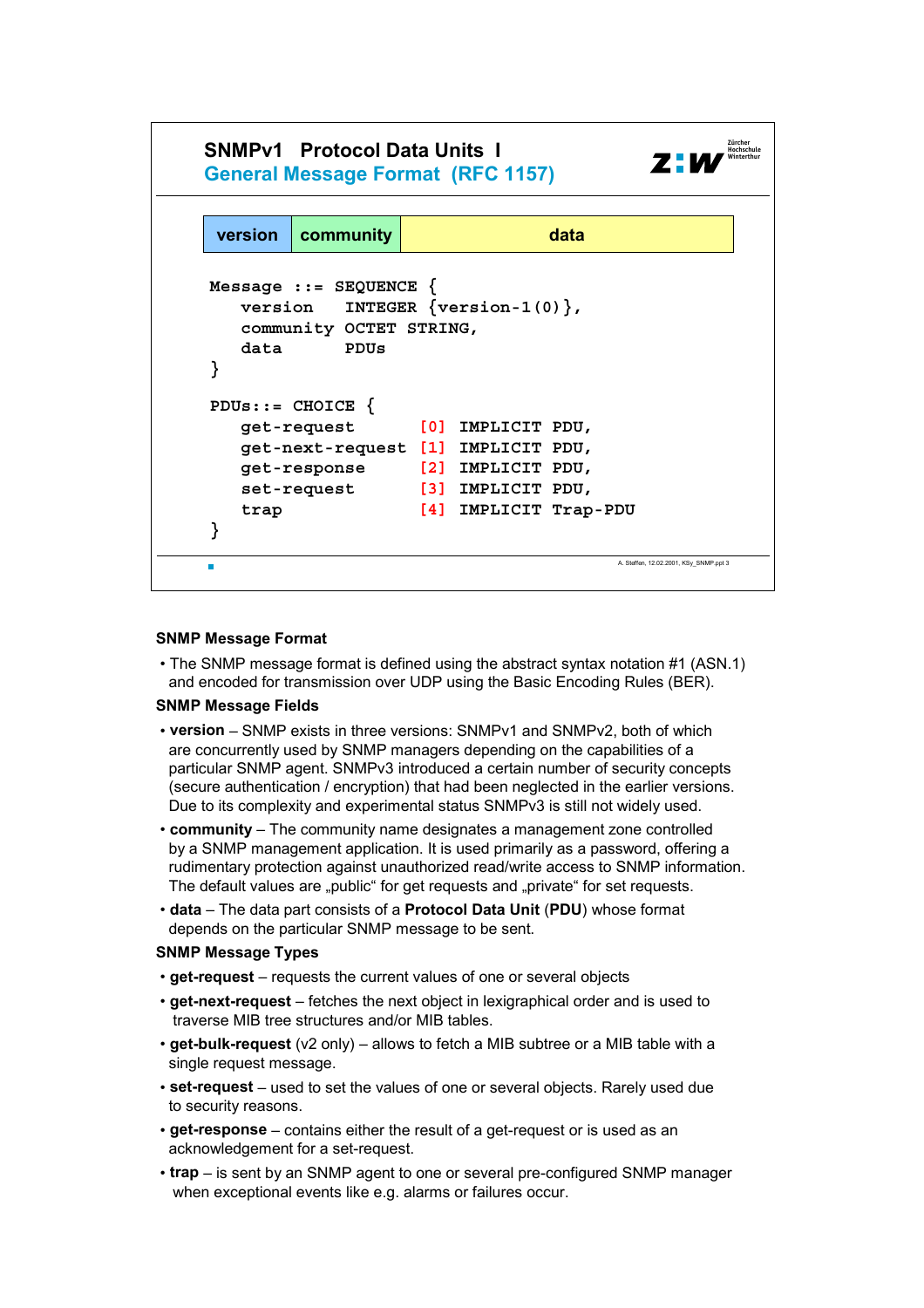

# **PDU Format**

- **request-id** used by an SNMP manager to correlate incoming responses with outstanding requests. In cases where an unreliable datagram service is being used, the request-id also provides a simple means of identifying messages duplicated by the network.
- **error-status** a non-zero instance of error-status in a get-response is used to indicate that an exception occurred while processing a request.
- **error-index** in case of an non-zero error-status, the error-index variable may provide additional information by indicating which variable in the variablebindings list caused the exception.
- **variable-bindings** a variable binding, or **VarBind**, refers to the pairing of the name of a MIB variable to the variable's value. A **VarBindList** is a simple list of variable names and corresponding values. Some PDUs are concerned only with the name of a variable and not its value (e.g., the GetRequest-PDU). In this case, the value portion of the binding is ignored by the protocol entity. However, the value portion must still have valid ASN.1 syntax and encoding. It is recommended that the ASN.1 value NULL be used for the value portion of such bindings.

*Source: RFC 1157 "A Simple Network Management Protocol (SNMP)"*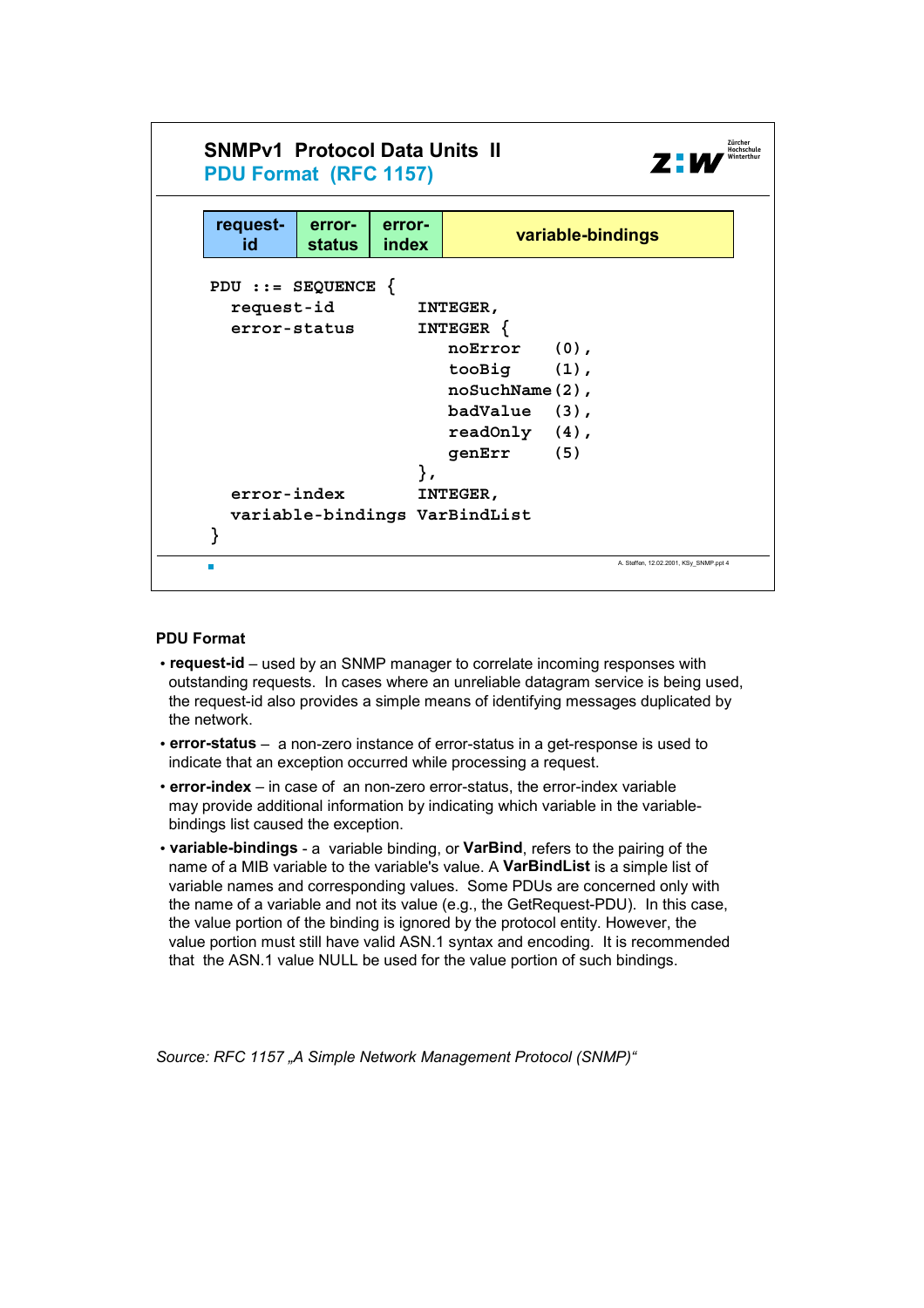

#### **"readOnly" error code not used due to editor's error in RFC 1157**

- When a set-request tries to overwrite a read-only MIB variable, the resulting get-response is expected to contain a **readOnly(4)** error-code. Instead the **noSuchName(2)** error-code is usually returned by the SNMP agent. The reason for this strange behaviour is due to a mishap that occurred in the final draft for RFC 1157. The paragraph describing the use of the "readOnly" error-code got inadvertently deleted by the editor. After acceptance of RFC 1157 this could not be corrected any more, so the error-code "noSuchName" was selected as a work-around value.
- SNMPv2 introduced a new error-code **notWritable(17)** to cover the readOnly error case.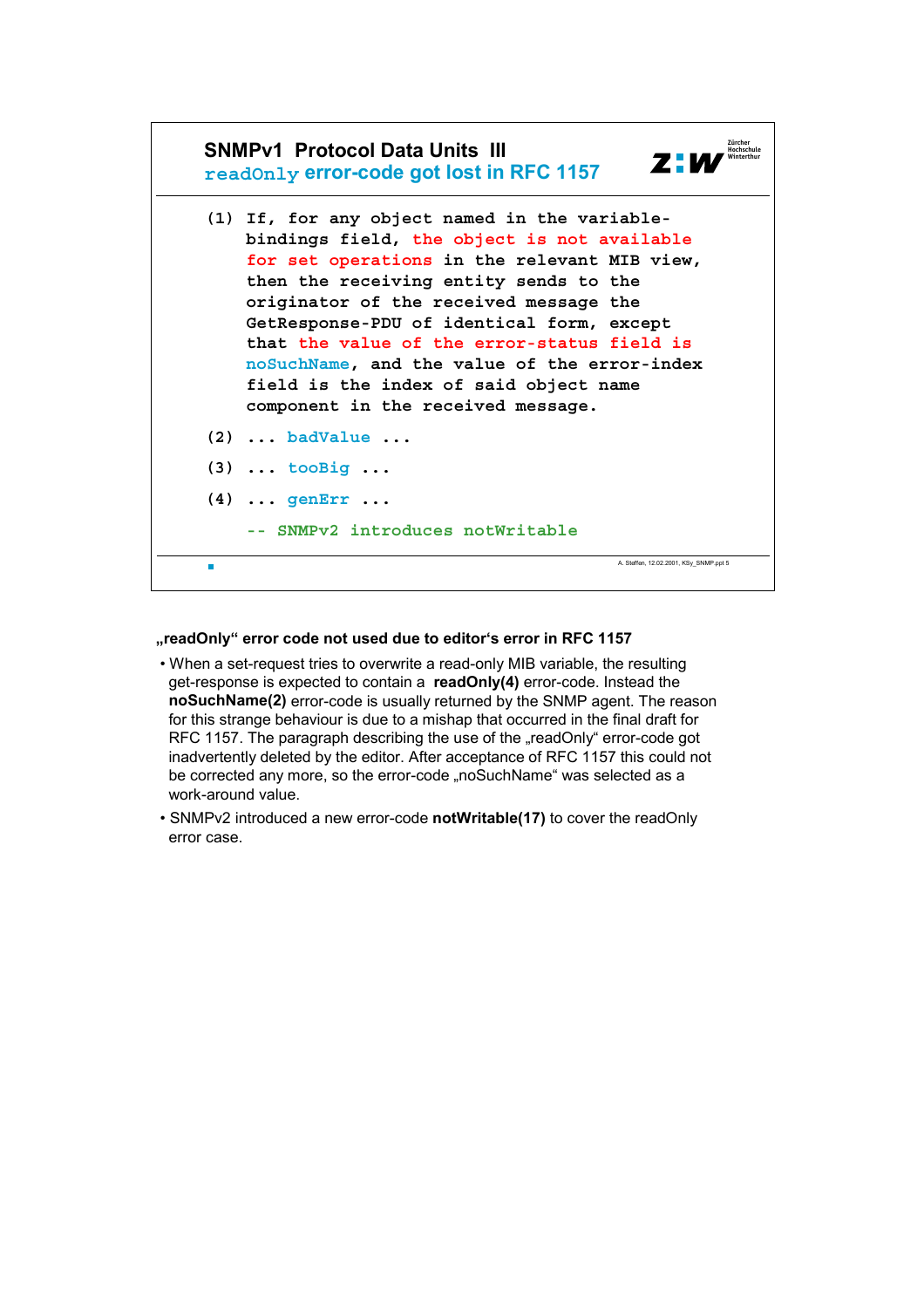

# **VarBindList**

• A VarBindList is an ASN.1 sequence containing a variable number of variablebindings.

# **VarBind**

• A variable-binding or VarBind is an object name / object value pair. The object name is specified using an ASN.1 **object identifier** (**OID**) and the corresponding object value is either of a **simple type** or an **application-specific type**.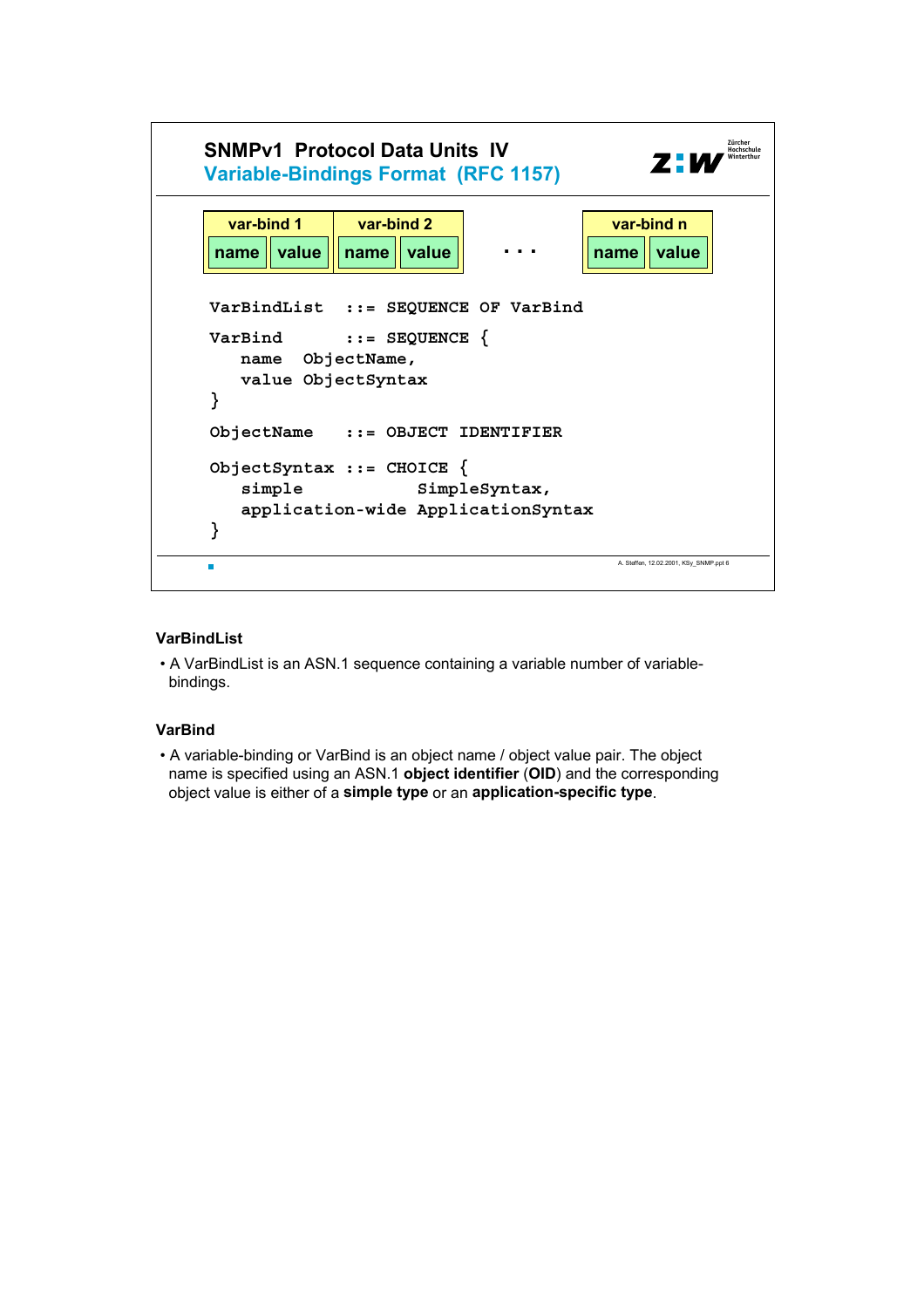

# **Predefined SNMP Types – Simple Types**

- SNMP uses a subset of the available ASN.1 simple types. Allowed are
	- INTEGER [UNIVERSAL 2]
	- OCTET STRING [UNIVERSAL 4]
	- OBJECT IDENTIFIER [UNIVERSAL 6]
	- NULL **[UNIVERSAL 5]**

# **Predefined SNMP Types – Constructed Types**

- SNMP uses only the SEQUENCE and SEQUENCE OF constructed types, making parsing at the receiver much easier by banning the SET and SET OF constructs
- SEQUENCE [OF] [UNIVERSAL 16]

# **Predefined SNMP Types – Application-Wide Types**

- RFC 1155 defines the following application-wide types:
	- IpAddress [APPLICATION 0]
- Counter [APPLICATION 1]
- Gauge [APPLICATION 2]
- TimeTicks [APPLICATION 3]
- Opaque [APPLICATION 4]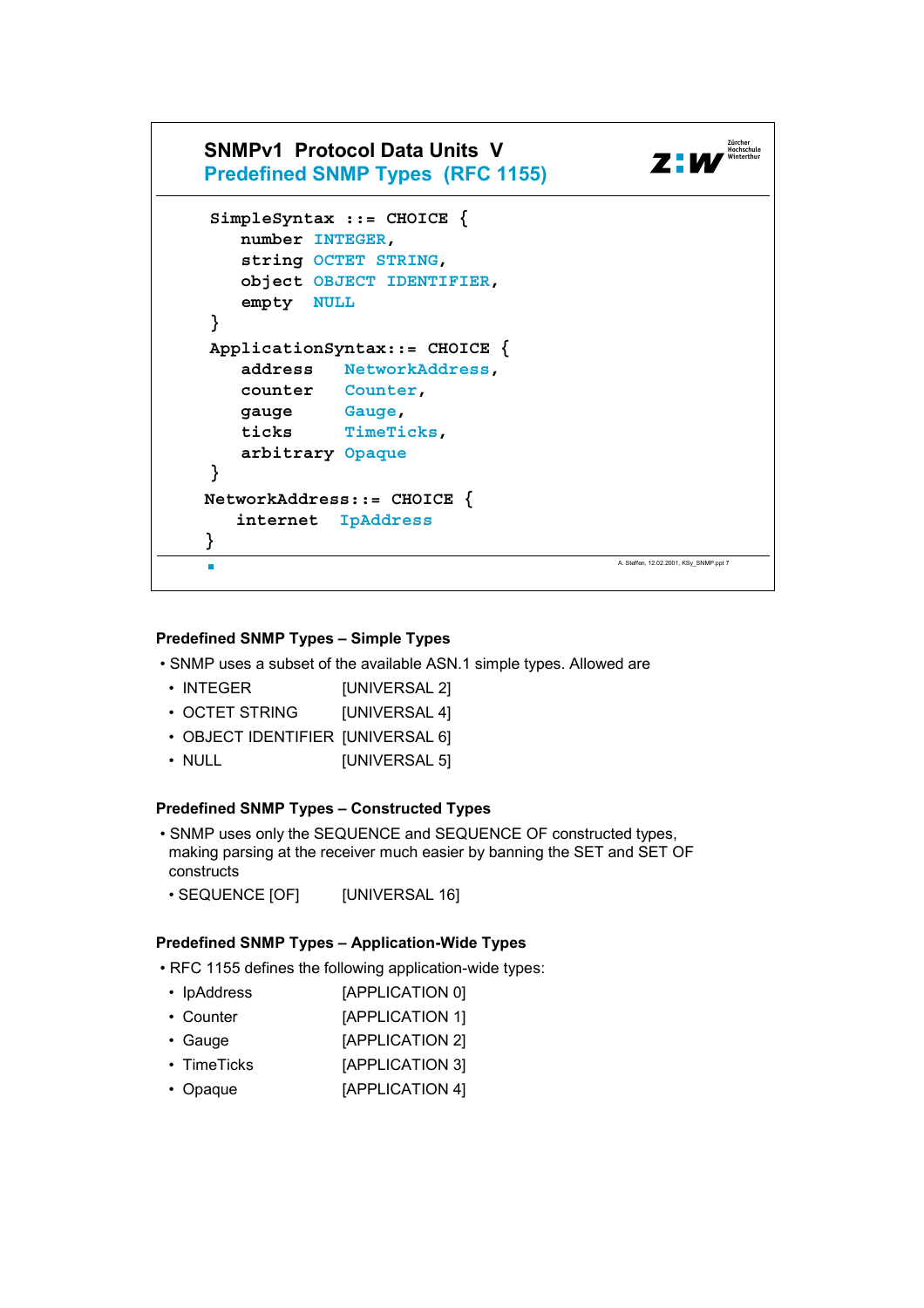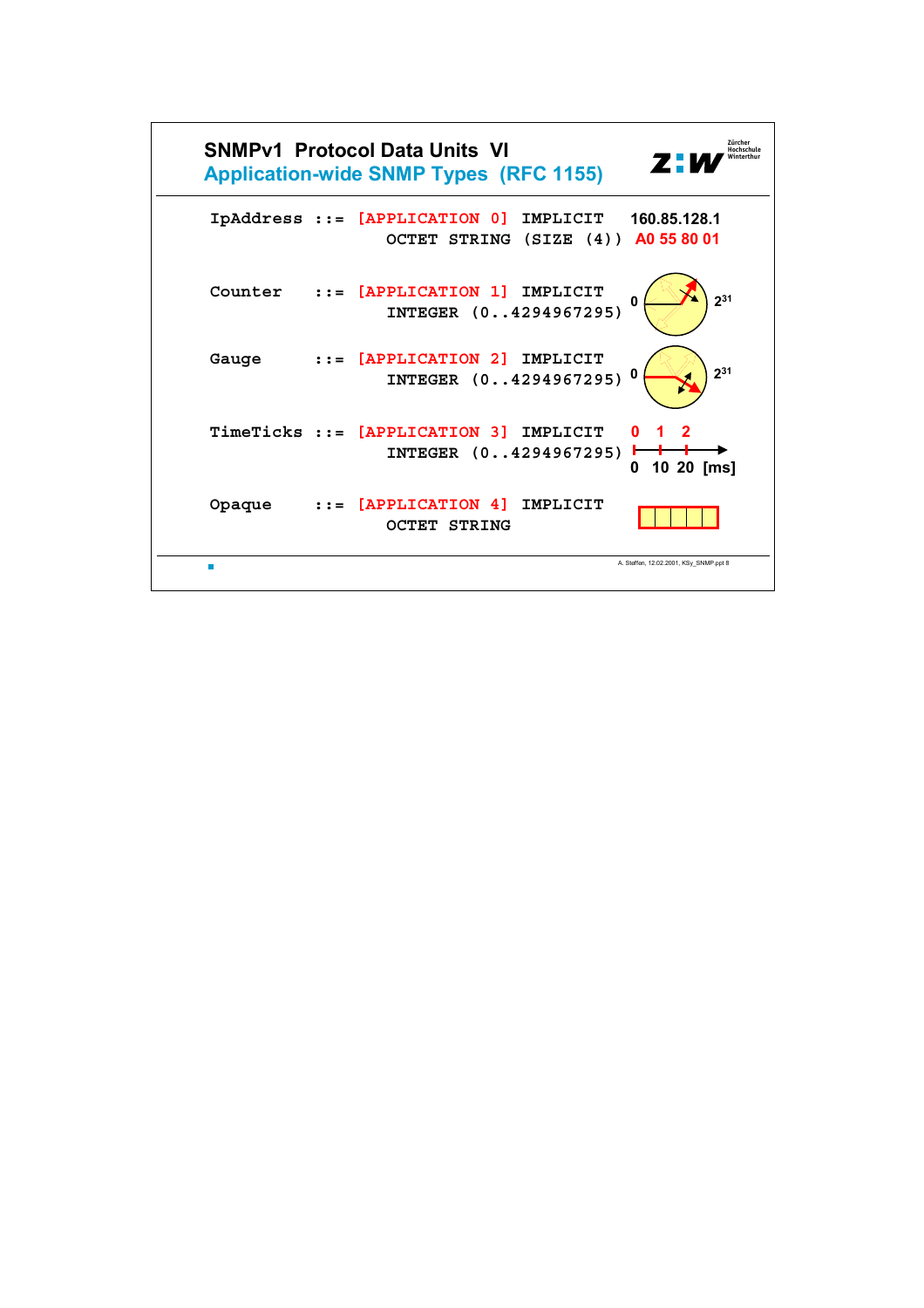

# **Trap-PDU Format**

- **enterprise** contains value of the standard MIB object **sysObjectID** uniquely identifying the manufacturer and model of the managed network entity that generated the trap.
- **agent-addr** Network address of the network entity that generated the trap.
- **generic-trap** any of the standard trap causes listed above.
- **specific-trap** details the trap cause in case of an **enterpriseSpecific(6)** trap.
- **time-stamp** time elapsed between the last (re)initialization of the network entity and the generation of the trap.
- **variable-bindings** The significance of the variable-bindings component of the Trap-PDU is implementation-specific.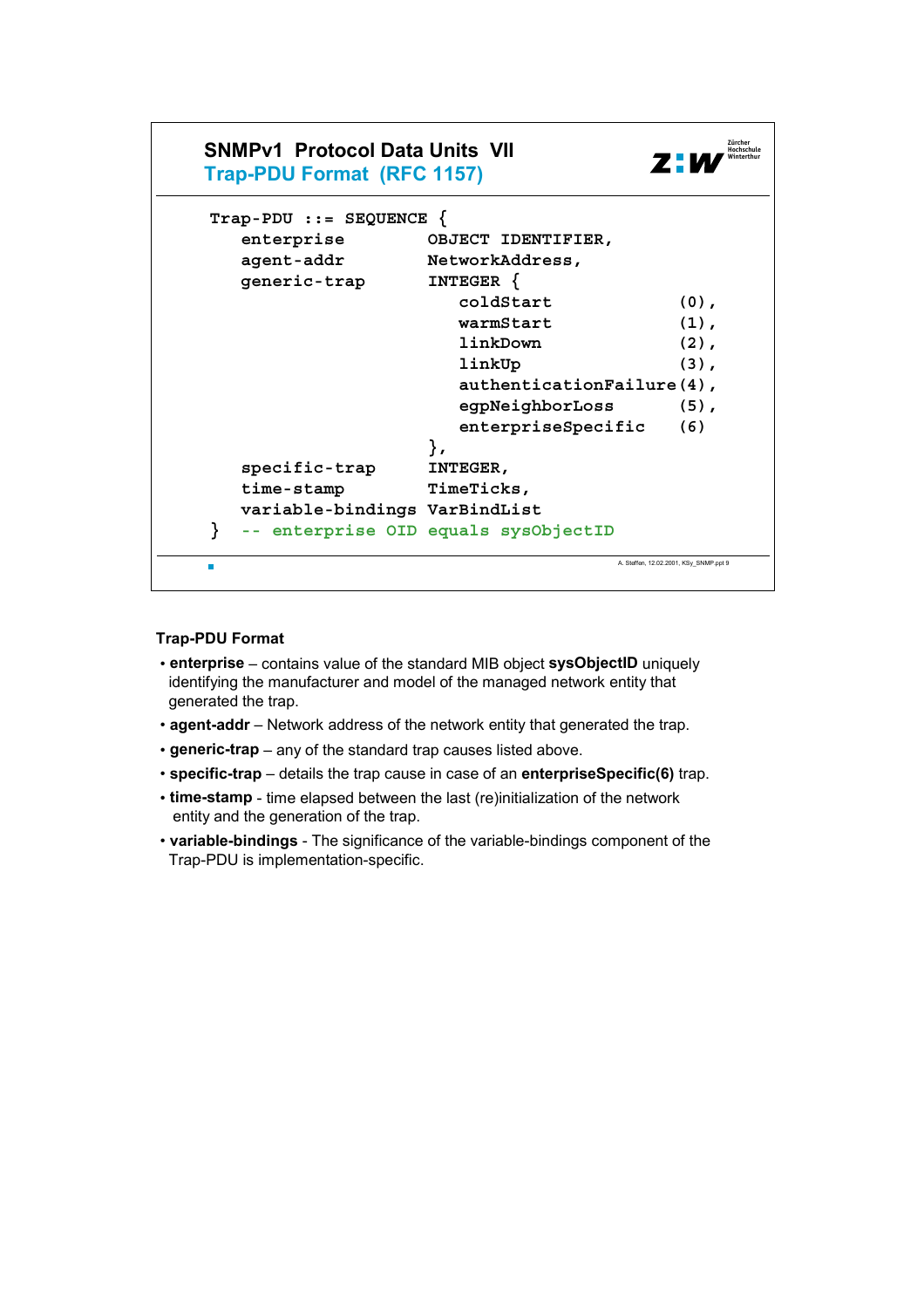

# **ASN.1 Macros**

• In order to facilitate the use of tools for processing the definition of the MIB, the OBJECT-TYPE macro is used for specifying MIB objects. This macro permits the key aspects of an object type to be represented in a formal way.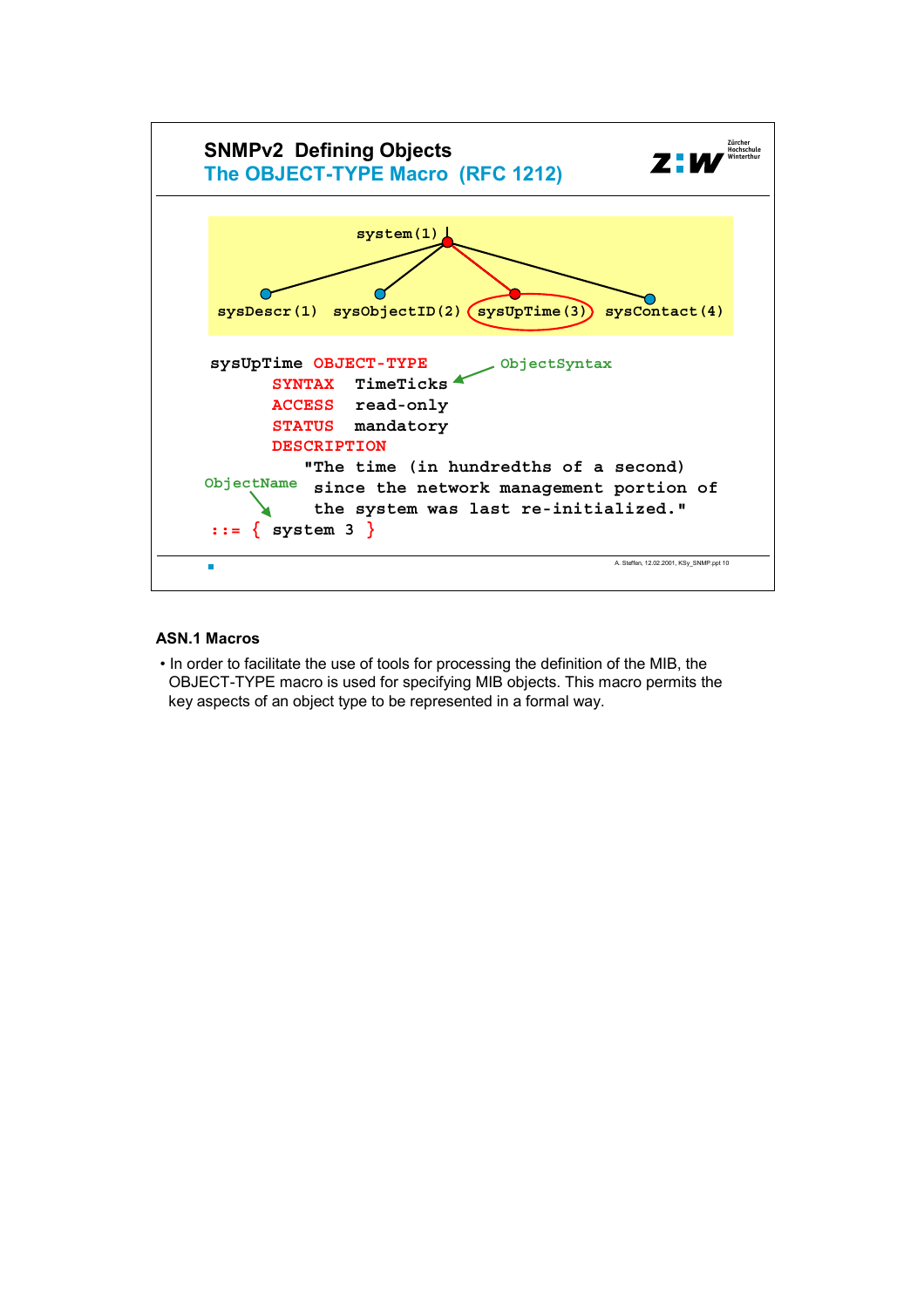

#### **MIB Table Objects**

- Two-dimensional table objects must be used if several instances of an object must be managed. Since ASN.1 object identifiers are organized as nodes in a hierarchical tree. **Table rows** representing the **object instances** are the leaves attached below a node defining the **table column** standing for a MIB **object type**.
- A typical example for a MIB table object are the parameters of a variable number of network interfaces.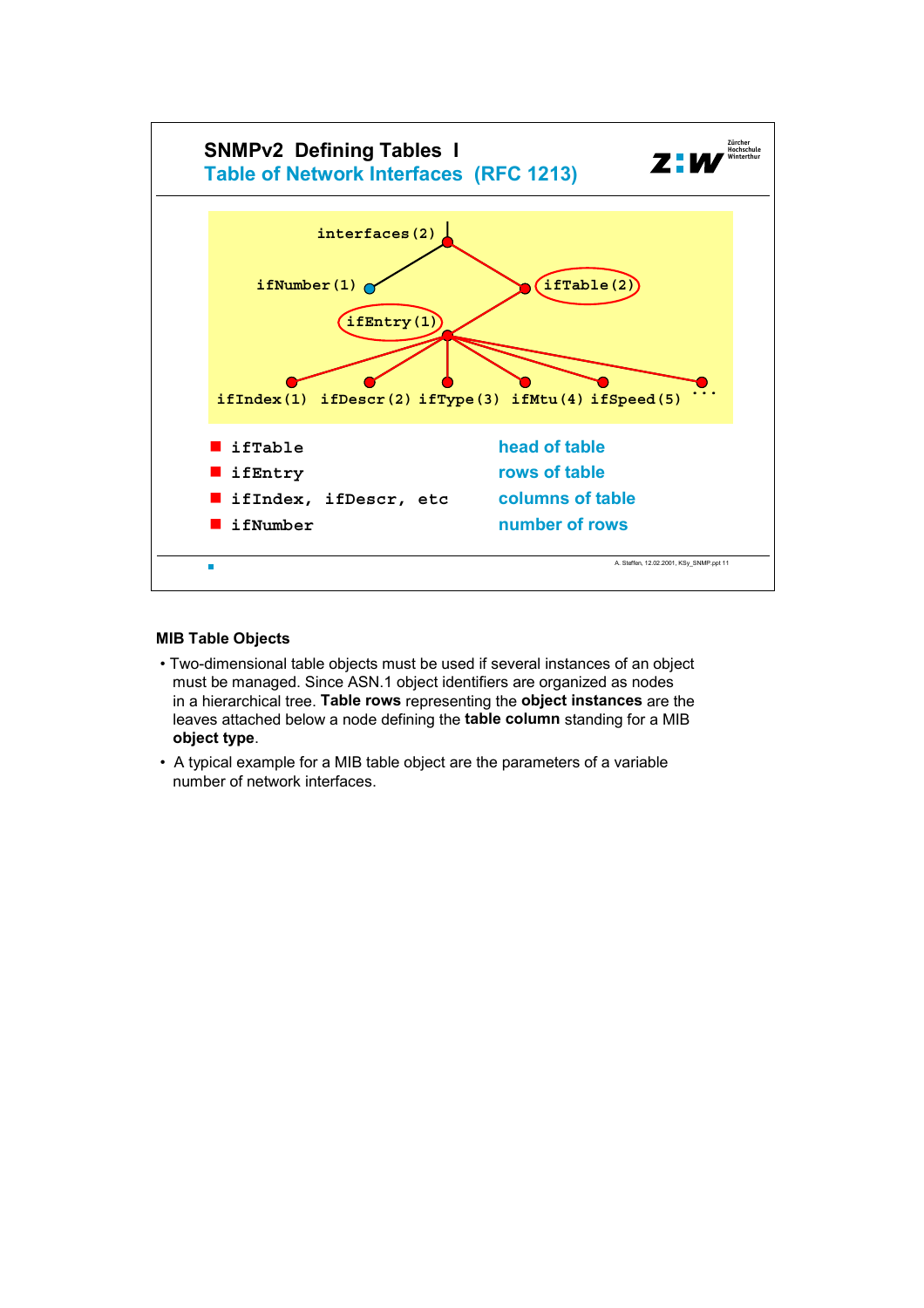

# **Elements of a Table**

- **ifTable** is the **root** node of the table. It cannot be directly accessed.
- **ifEntry** contains the **column definition** of the table and defines how the **index** is formed to access a **specific row** or object instance. It cannot be directly acces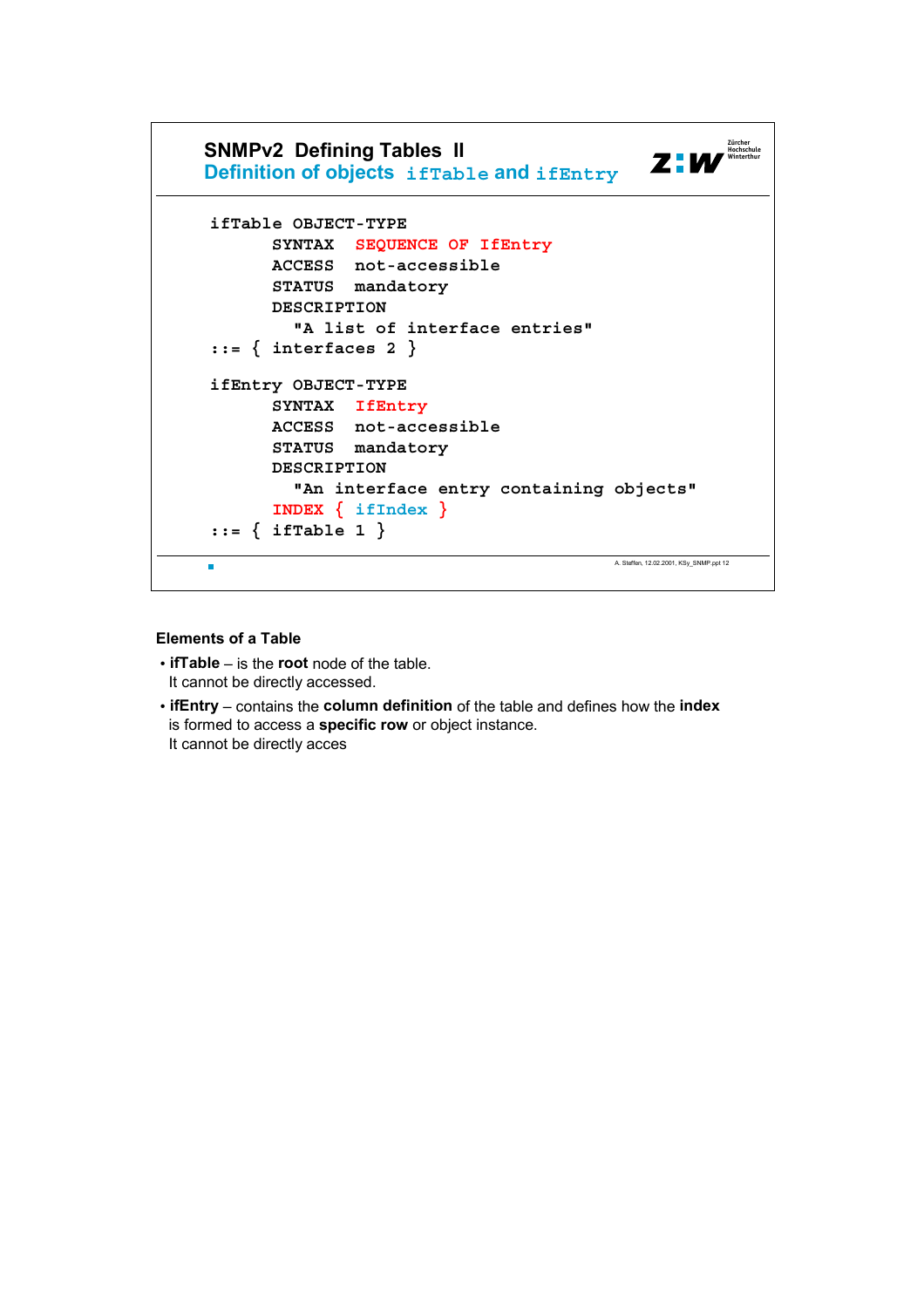

# **Elements of a Table – Column Definition**

• The variables contained in the sequence defined by the **IfEntry type** define the names and types of the **table columns**.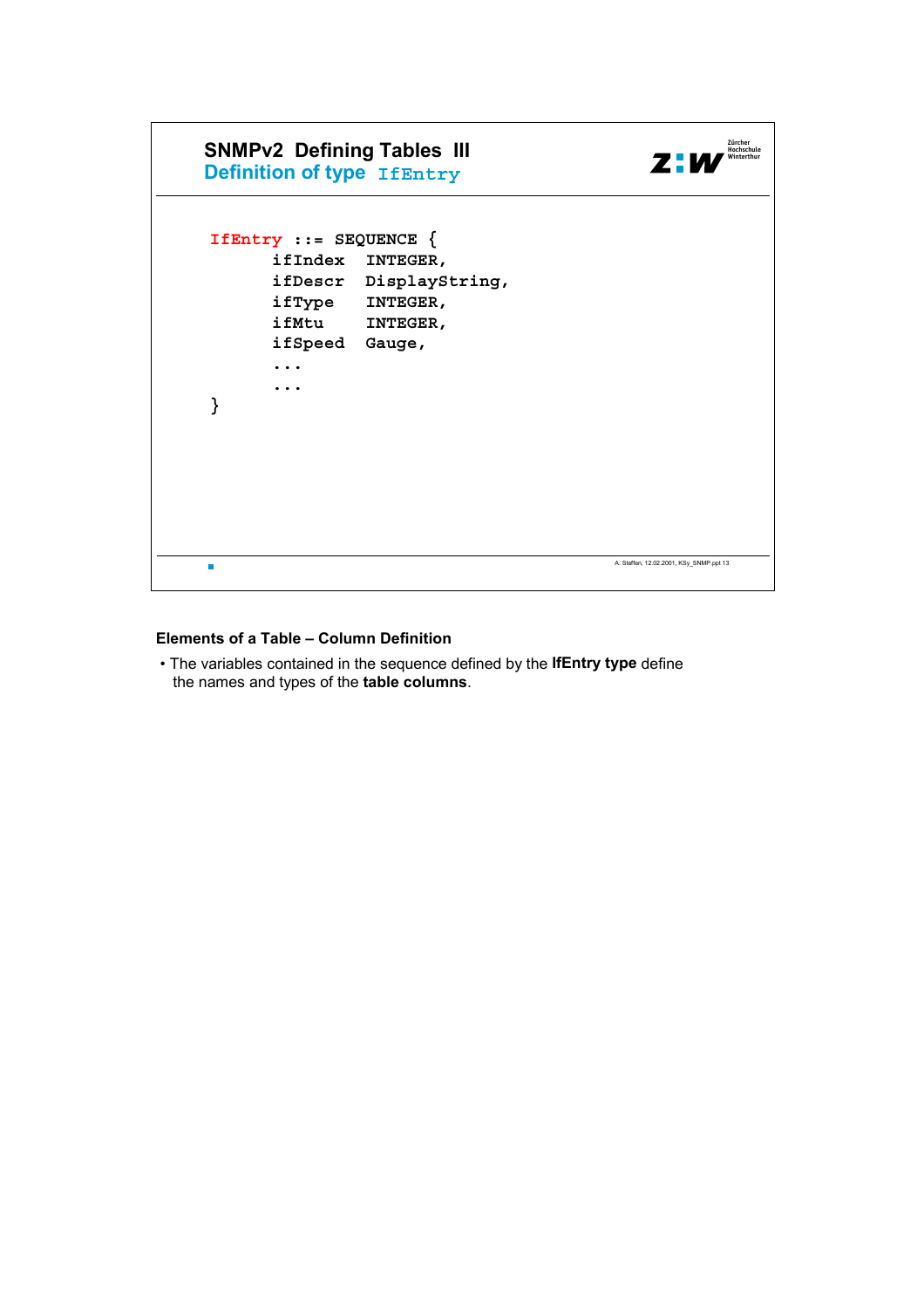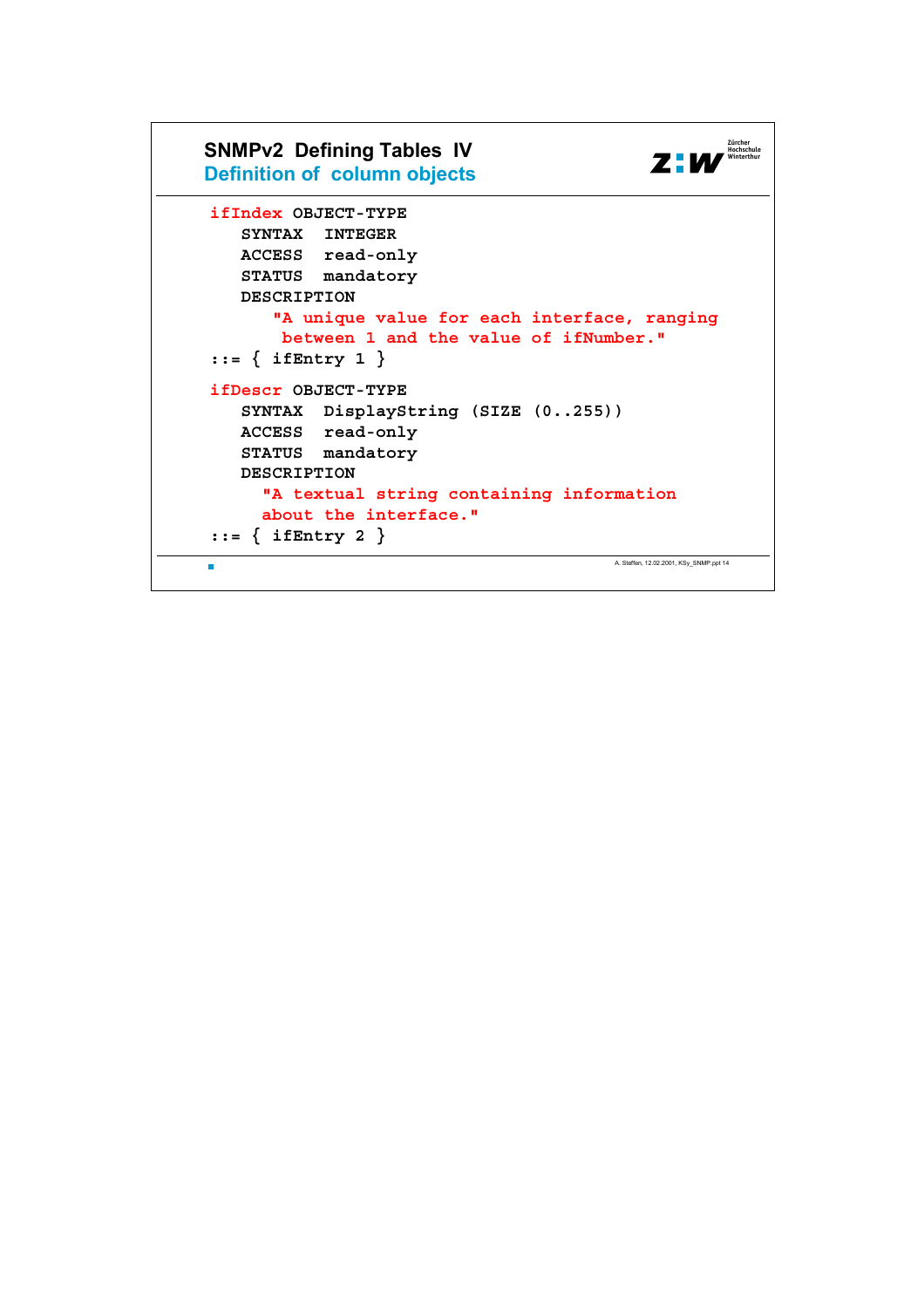

# **Table Access using Instance Identifiers**

• The generic table addressing structure in order to access a particular instance of a column object is

| <oid of="" root="" table="">.<table column="" definition="">.<relative column="" oid="">.<row index=""></row></relative></table></oid> |  |                      |  |
|----------------------------------------------------------------------------------------------------------------------------------------|--|----------------------|--|
| $1.3.6.1.2.1.2.2$ .                                                                                                                    |  | $\sim$ $\sim$ $\sim$ |  |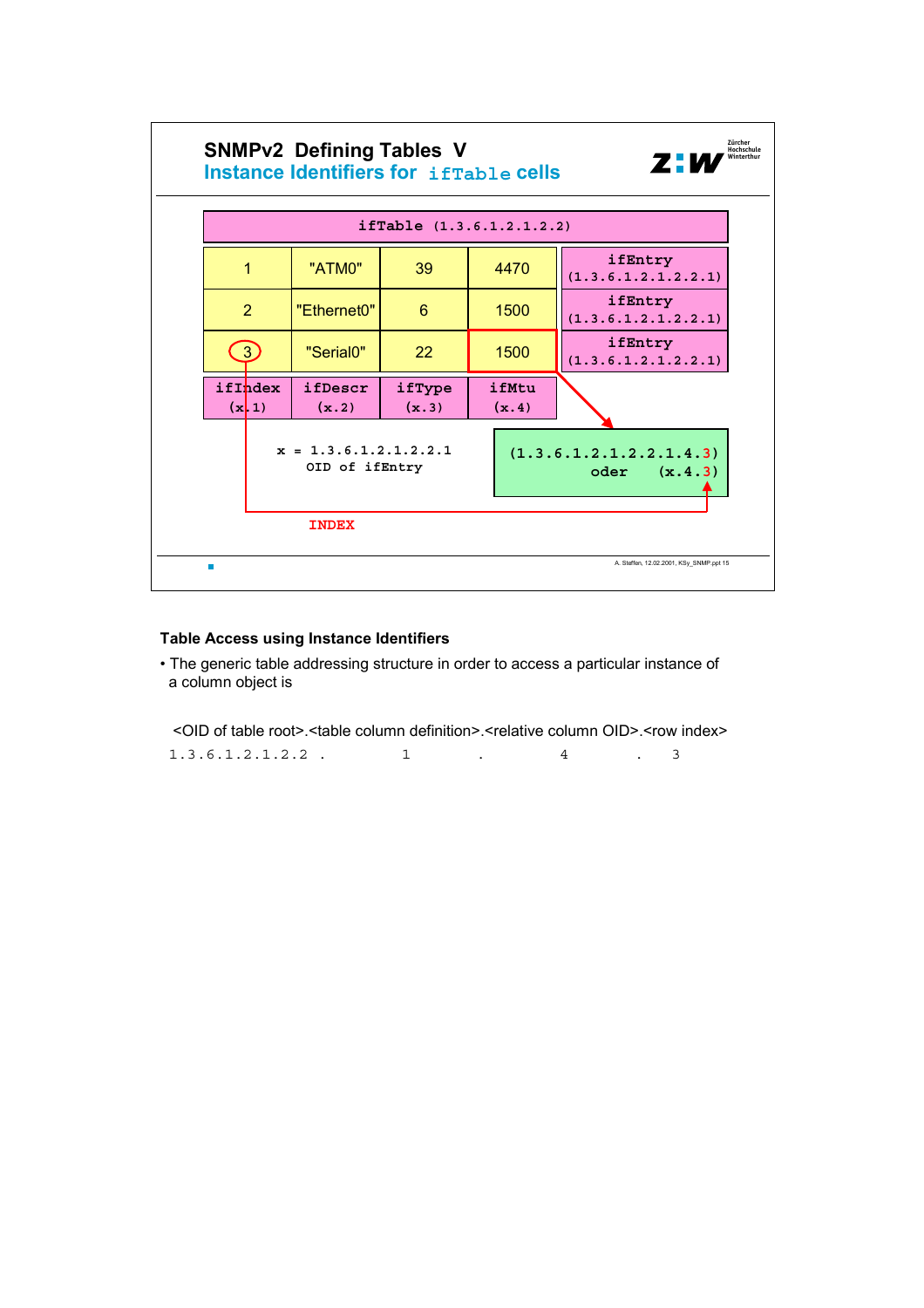

# **Composite Instance Identifiers**

• Instead of using a dedicated index column object acting as a "primary key", the index identifying a particular instance can also be formed by a **concatenation** of the instance values of several column objects.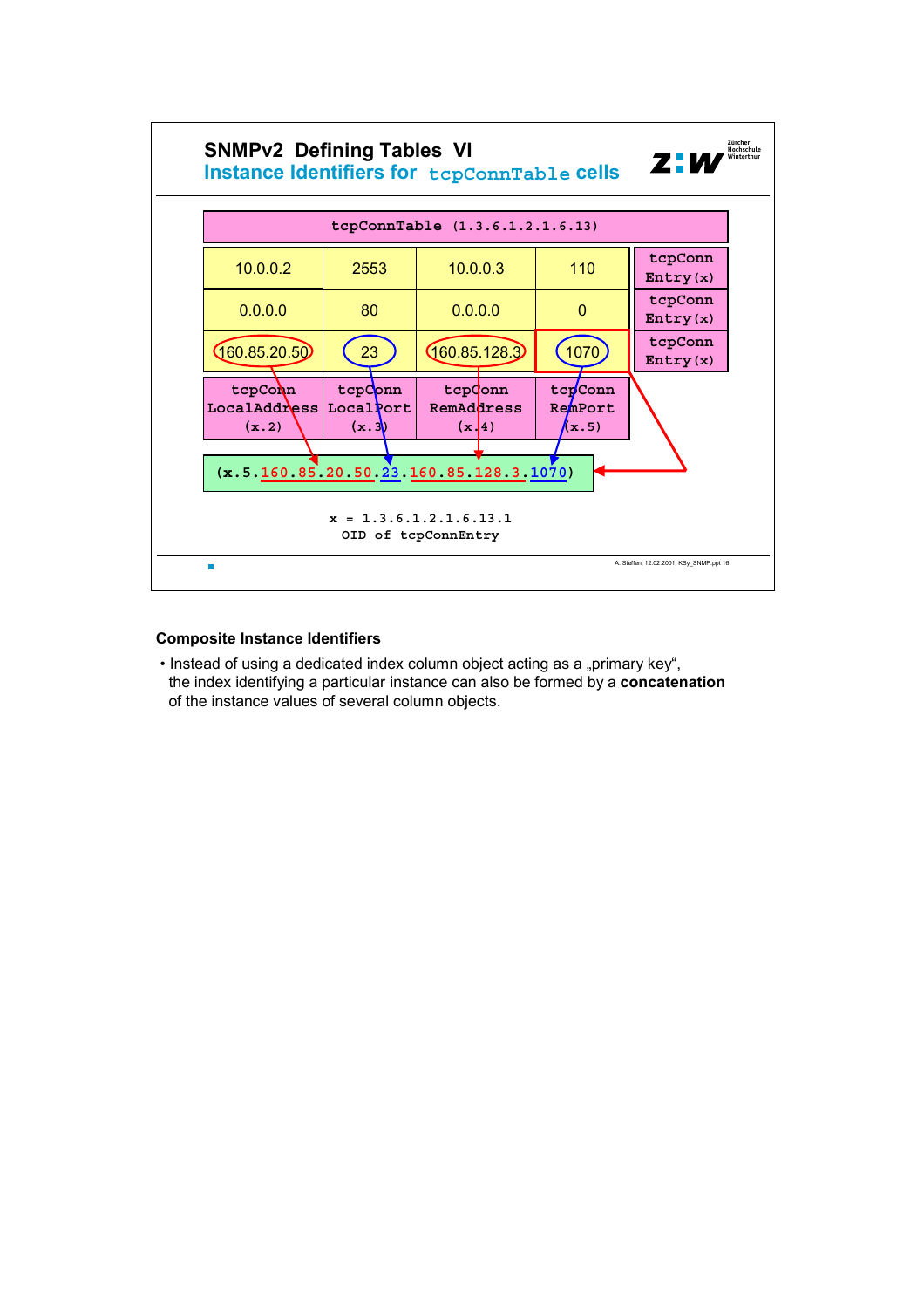

#### **Composite Index Definitions**

• This example of a table listing all current TCP/IP connections uses the local and remote network addresses and ports to uniquely identify a particular connection instance.